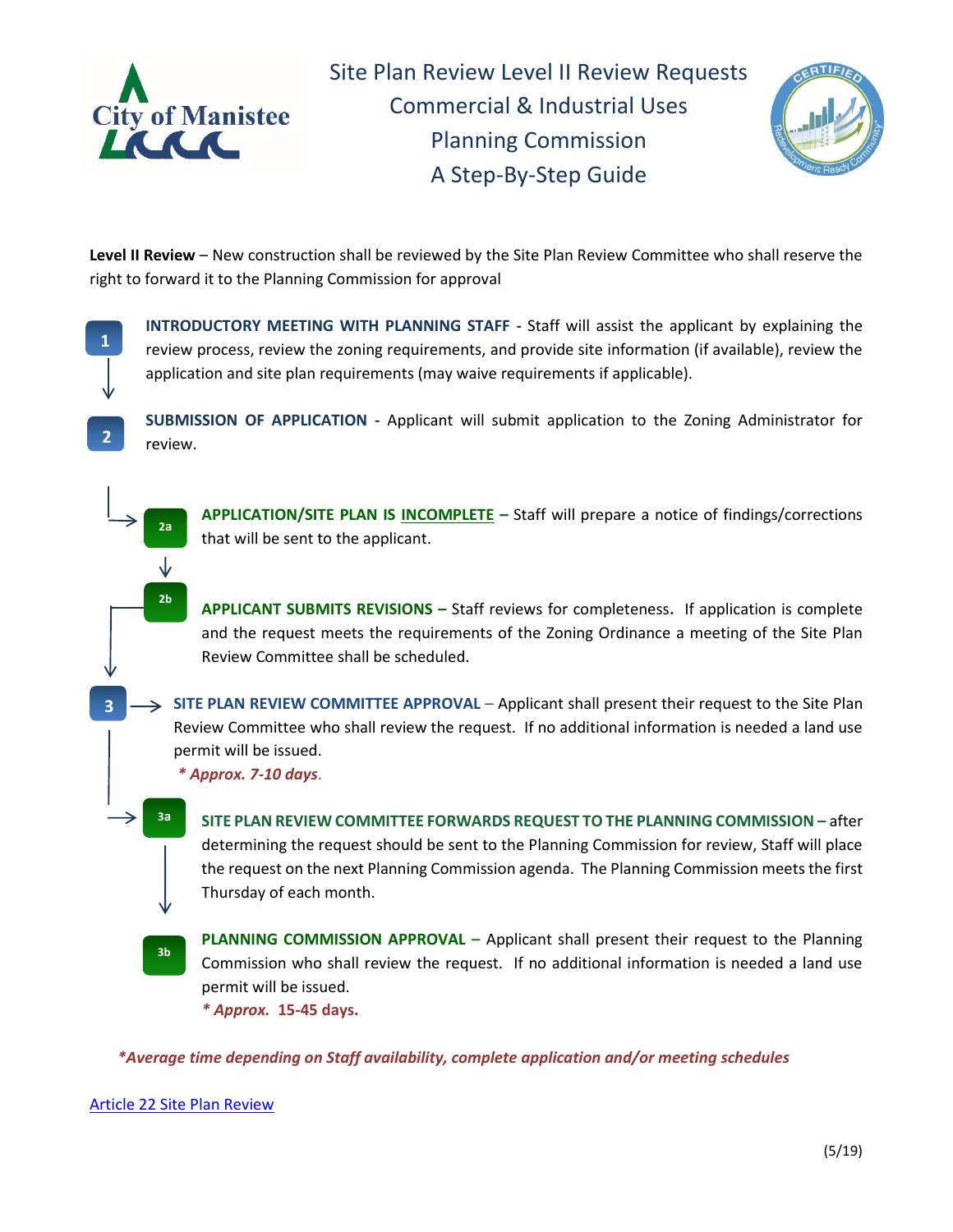

## **Commercial Land Use Permit Application**

**A Medium Site Plan** shall be required for all uses other than those that may submit a *Basic Site Plan (new dwellings, additions to dwellings, or construction of accessory structures, single family dwellings; accessory structures and additions to existing single family dwellings; and accessory structures and additions to multiple unit dwellings which do not result in an increase in the number of units)* or require a *Detailed Site Plan (Special Uses)*. *Applications must be submitted 15 days prior to the meeting if required to go to the Planning Commission to review for completeness* **Please Print**

| Level II Review: New construction shall be reviewed by the Site Plan Review Committee who shall reserve the right to forward                                                                                                                                                                                                                                                                                                                                                                                                                                                                                    |        |                                    |           |  |
|-----------------------------------------------------------------------------------------------------------------------------------------------------------------------------------------------------------------------------------------------------------------------------------------------------------------------------------------------------------------------------------------------------------------------------------------------------------------------------------------------------------------------------------------------------------------------------------------------------------------|--------|------------------------------------|-----------|--|
| it to the Planning Commission for approval.                                                                                                                                                                                                                                                                                                                                                                                                                                                                                                                                                                     |        |                                    |           |  |
| <b>Property Information</b>                                                                                                                                                                                                                                                                                                                                                                                                                                                                                                                                                                                     |        |                                    |           |  |
| Address:                                                                                                                                                                                                                                                                                                                                                                                                                                                                                                                                                                                                        |        | Parcel #                           |           |  |
| <b>Applicant Information</b>                                                                                                                                                                                                                                                                                                                                                                                                                                                                                                                                                                                    |        |                                    |           |  |
| <b>Name of Owner or Lessee:</b>                                                                                                                                                                                                                                                                                                                                                                                                                                                                                                                                                                                 |        |                                    |           |  |
| Address:                                                                                                                                                                                                                                                                                                                                                                                                                                                                                                                                                                                                        |        |                                    |           |  |
| Phone #:                                                                                                                                                                                                                                                                                                                                                                                                                                                                                                                                                                                                        | Cell#: | e-mail:                            |           |  |
| <b>Name of Contractor (if applicable):</b>                                                                                                                                                                                                                                                                                                                                                                                                                                                                                                                                                                      |        |                                    |           |  |
| Address:                                                                                                                                                                                                                                                                                                                                                                                                                                                                                                                                                                                                        |        |                                    |           |  |
| Phone #:                                                                                                                                                                                                                                                                                                                                                                                                                                                                                                                                                                                                        | Cell#: | e-mail:                            |           |  |
| License Number:                                                                                                                                                                                                                                                                                                                                                                                                                                                                                                                                                                                                 |        | <b>Expiration Date:</b>            |           |  |
| <b>Project Information</b>                                                                                                                                                                                                                                                                                                                                                                                                                                                                                                                                                                                      |        |                                    |           |  |
| Description of Project (include square feet):                                                                                                                                                                                                                                                                                                                                                                                                                                                                                                                                                                   |        |                                    |           |  |
| <b>Area of Subject Property:</b>                                                                                                                                                                                                                                                                                                                                                                                                                                                                                                                                                                                |        | <b>Finished Height of Project:</b> |           |  |
| <b>Zoning Classification:</b>                                                                                                                                                                                                                                                                                                                                                                                                                                                                                                                                                                                   |        | <b>Present/proposed Land Use:</b>  |           |  |
| What impacts will project have on City Services:                                                                                                                                                                                                                                                                                                                                                                                                                                                                                                                                                                |        |                                    |           |  |
| Authorization                                                                                                                                                                                                                                                                                                                                                                                                                                                                                                                                                                                                   |        |                                    |           |  |
| By signing the application the applicant is authorizing City Staff permission to make site inspections as necessary.<br>The undersigned affirms that the information included in this application is correct. Further if the request is<br>approved, the applicant will comply with all of the requirements of the City of Manistee Zoning Ordinance and<br>certifies that measures proposed to mitigate adverse impacted will be completed in a timely fashion.<br>Signature:<br>Date:<br>$\Box$ Fee \$200.00 Level II enclosed and Site Plan for project attached (permit cannot be issued without site plan) |        |                                    |           |  |
| <b>Office Use Only</b>                                                                                                                                                                                                                                                                                                                                                                                                                                                                                                                                                                                          |        |                                    |           |  |
| Fee: □ \$200.00 Level II Review                                                                                                                                                                                                                                                                                                                                                                                                                                                                                                                                                                                 |        |                                    | Receipt # |  |
| <b>Zoning District:</b>                                                                                                                                                                                                                                                                                                                                                                                                                                                                                                                                                                                         | Notes: |                                    |           |  |
| Signature:<br>Date:                                                                                                                                                                                                                                                                                                                                                                                                                                                                                                                                                                                             |        |                                    |           |  |

Commercial Land Use Permit Application/Medium Site Plan Level II Review Page 1 of 2